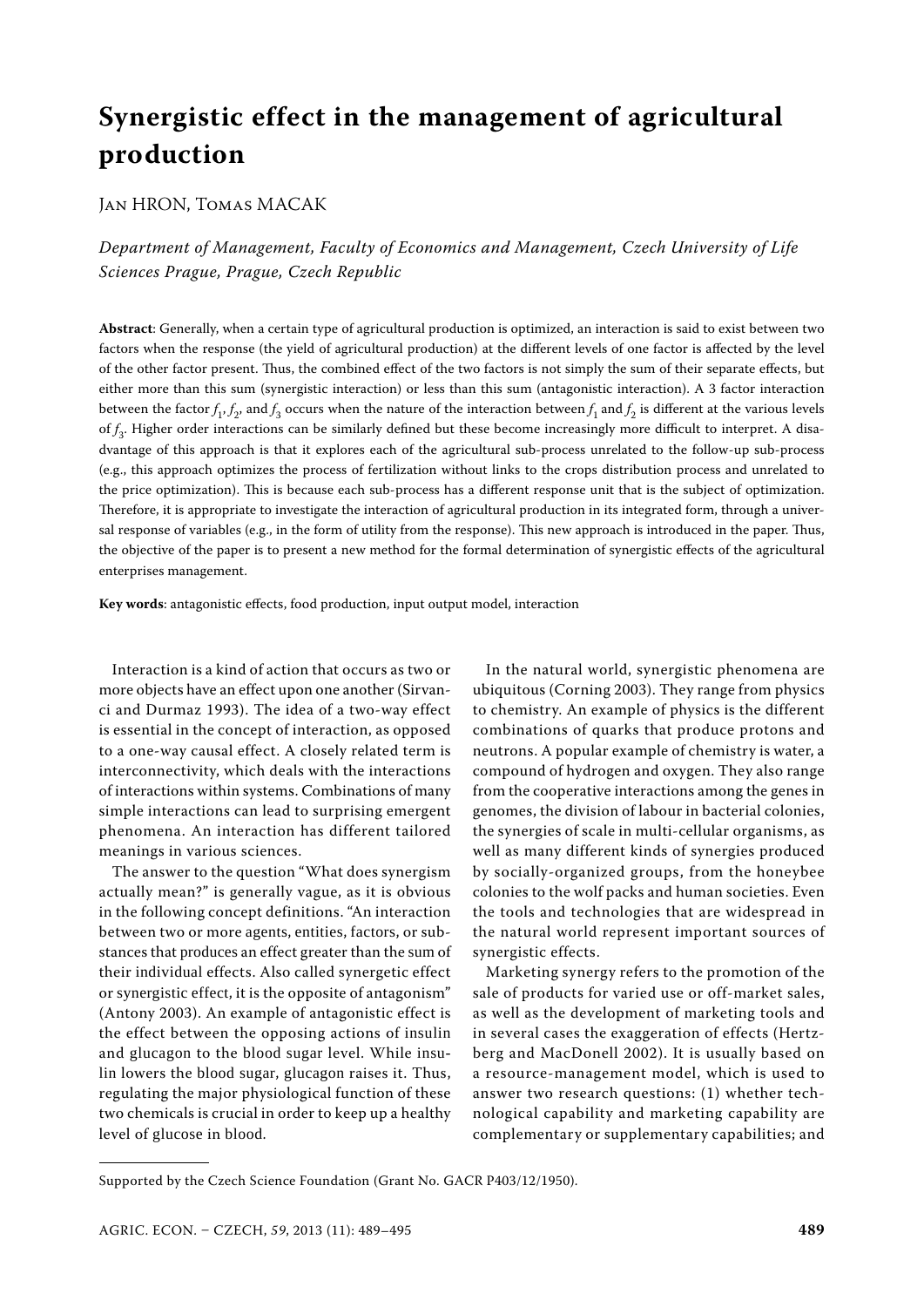(2) how technological capability and marketing capability can be used appropriately to respond to the environmental turbulence. Based on the model, we can see whether technological capability and marketing capability have *synergistic/antagonistic effects*.

The cause of the synergistic effect is due to each system having emergent properties. This means that no system can be understood by seeking to comprehend every individual component. When the elements interact with each other, there is a flow of energy between them, perhaps in the form of nutrients, water, food, or information. Synergy is when the sum of the whole system is greater than the sum of its parts;  $1 + 1 = 3$  (Macnamara 2012). We have the individual elements and we also have the relationship that adds a further complexity and characteristics. Many parents will identify with having to manage not only the demands of each child, but also the dynamic between them. This can create more work for the parents. Since we do not know what the relationship and flow of energy is between them or how that will influence each part, the whole is not predictable from looking at the parts. New properties will emerge from this synergy of interactions. We cannot predict the wetness of water from looking at the oxygen and hydrogen molecules separately. From neurons, the consciousness and creativity emerge. The number of possible relationships increases exponentially with the number of parts" (Macnamara 2012).

At present, the phenomenon of synergy application is mainly used in the following disciplines.

#### **Pharmaceutical research**

Drug synergy occurs when the drugs can interact in ways that enhance or magnify one or more effects or side-effects of those drugs. This is sometimes exploited in the combination preparations, such as the codeine mixed with the acetaminophen or ibuprofen, to enhance the action of the codeine as a pain reliever. Negative effects of synergy are a form of contraindication. For example, the combination of depressant drugs that affect the central nervous system (CNS), such as alcohol and valium, can cause a greater reaction than simply the sum of the individual effects of each drug if they were used separately (Hideshima and Richardson 2011).

## **Human synergy**

Human synergy relates to human interaction and teamwork, and it usually arises when two people with different complementary skills cooperate.

#### **Biological sciences**

Synergy of various kinds has been advanced by Corning (1983) as a causal agency that can explain the progressive evolution of complexity in living systems over the course of time. According to the Synergism Hypothesis, synergistic effects have been the drivers of cooperative relationships of all kinds and at all levels in living systems. In a nutshell, the thesis is that synergistic effects have often provided functional advantages (economic benefits) in relation to survival and reproduction that have been favoured by the natural selection.

If used in a *business application*, synergy means that the teamwork will produce an overall better result than if each person within the group were working toward the same goal individually. However, the concept of group cohesion needs to be considered (Phadke, 1989). Group cohesion is the property that is inferred from the number and strength of the mutually positive attitudes among the members of the group (Antony, 2001). As the group becomes more cohesive, its functioning is affected in a number of ways. One example is that the interactions and communication between members increase. Common goals and interests, as well as having a small size, all contribute to this. Another example is that the group member satisfaction increases as the group provides friendship and support against the outside threats (Buchanan and Huczynski 1997).

The term synergy was refined by Fuller (1975), who analyzed some of its implications more fully and coined the term Synergetics.

It means a dynamic state in which combined action is favoured over the difference of the individual component actions.

- Behaviour of whole systems unpredicted by the behaviour of their parts taken separately, known as the emergent behaviour.
- The cooperative action of two or more stimuli (or drugs), resulting in a different or a greater response than that of the individual stimuli.

## **OBJECTIVES AND METHODOLOGY**

This paper objective is based on the input-output model of the food and agricultural products optimization and its interaction analysis. The objective of this paper is to present a new method for the formal determination of synergistic effects of the agricultural enterprises management.

The methodology for the purpose of obtaining the results from this paper (for designing, performing,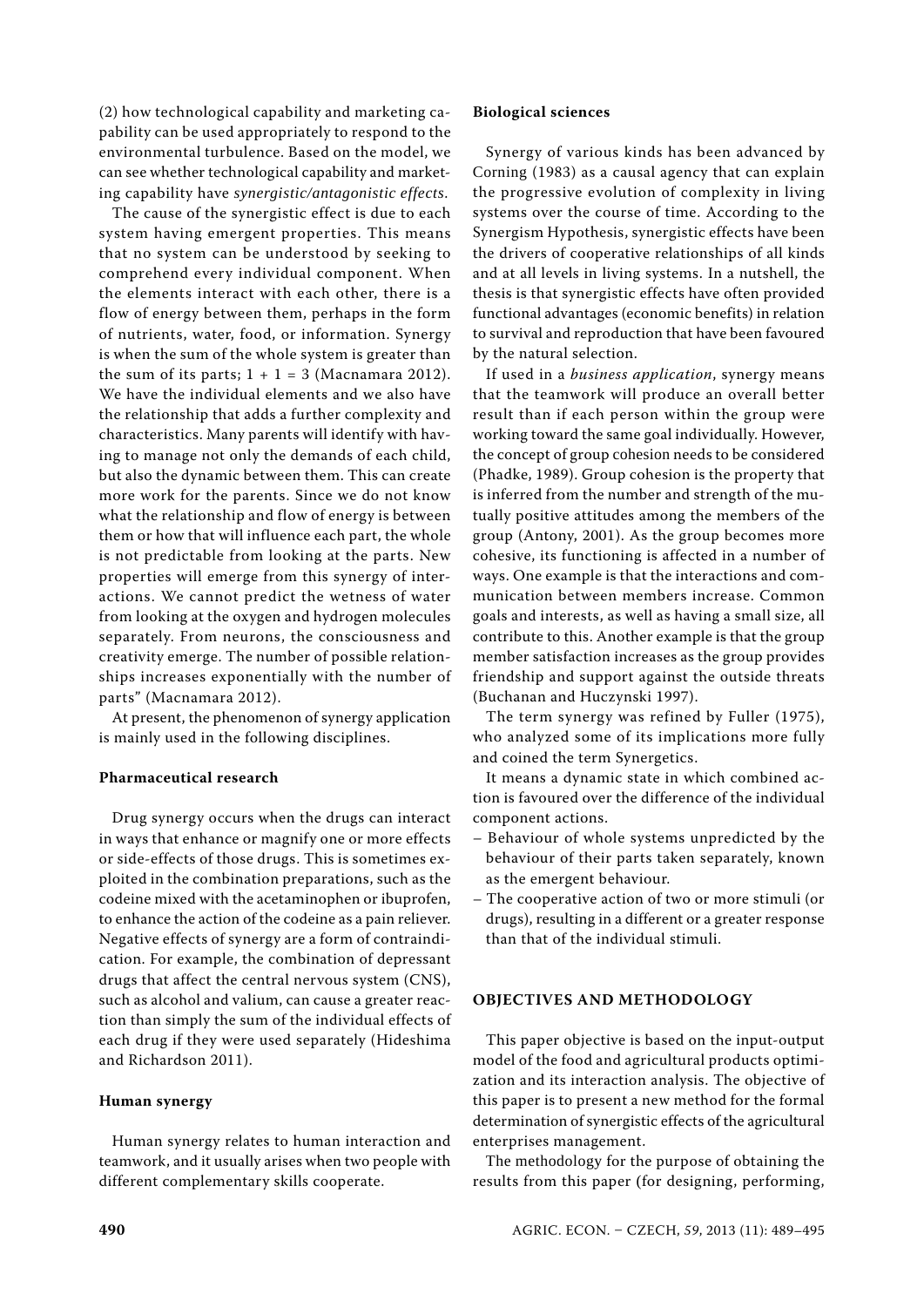and analyzing the following input-output model of agricultural business) was based on the linearization of the resource of inputs to agricultural production, as well as the total differential of the partial inputs.

## **RESULTS**

In many cases of the organisational practice, it can be favourable to consider the organisation as a system and to investigate its related behaviour through the solution to the system task.

The subject of the research theory of the organisation are social systems (so-called mixed systems), consisting of both living and non-living elements (people and manufacturing components). The decisive task in these systems is always on the part of the human element, which decides on the final results of the mixed systems. Also, the subject is to illustrate the importance of the interactions between the factors affecting food production and agricultural production. The following paper is a target definition of the organisational system as the arrangement and the consequent use of the sources of the organisation system to achieve the optimal value of the output product from the organisation transformation.

It is evident from the diagram in Figure 1 that an agricultural or food organisation fulfils its objectives through the product offered (goods and services). This forms the output from the internal transformation process, which is implemented with the participation of all *available internal sources*: energy  $(E<sub>I</sub>)$ , material  $(H<sub>I</sub>)$ , information  $(I<sub>I</sub>)$  and personnel (P). The system output is the response to the stimulus of the input impulses from the environment (external inputs, which are the inputs into the transformation process and have the character of fuel  $(H<sub>F</sub>)$ , energies  $(E<sub>F</sub>)$  and information  $\left(I_{E}\right)$ . The substances represent material and raw materials transformed into the form of the requested goods and services; energies are used to implement the transformation process and information shapes the transformation process so that the outputs are competitive. The open character of the agricultural system is achieved by its interaction with the environment, so the input/output behaviour of the system is causally unstable and depends on factors affecting the transformation process, as well as the effect from any variable factors (Hron 2012).

Figure 1 shows that the relationship between the value and the financial concept of food and agricultural management is evident. The relation is such that due to the influence of information, we can consider



Figure 1. System concept of the functioning of the organisation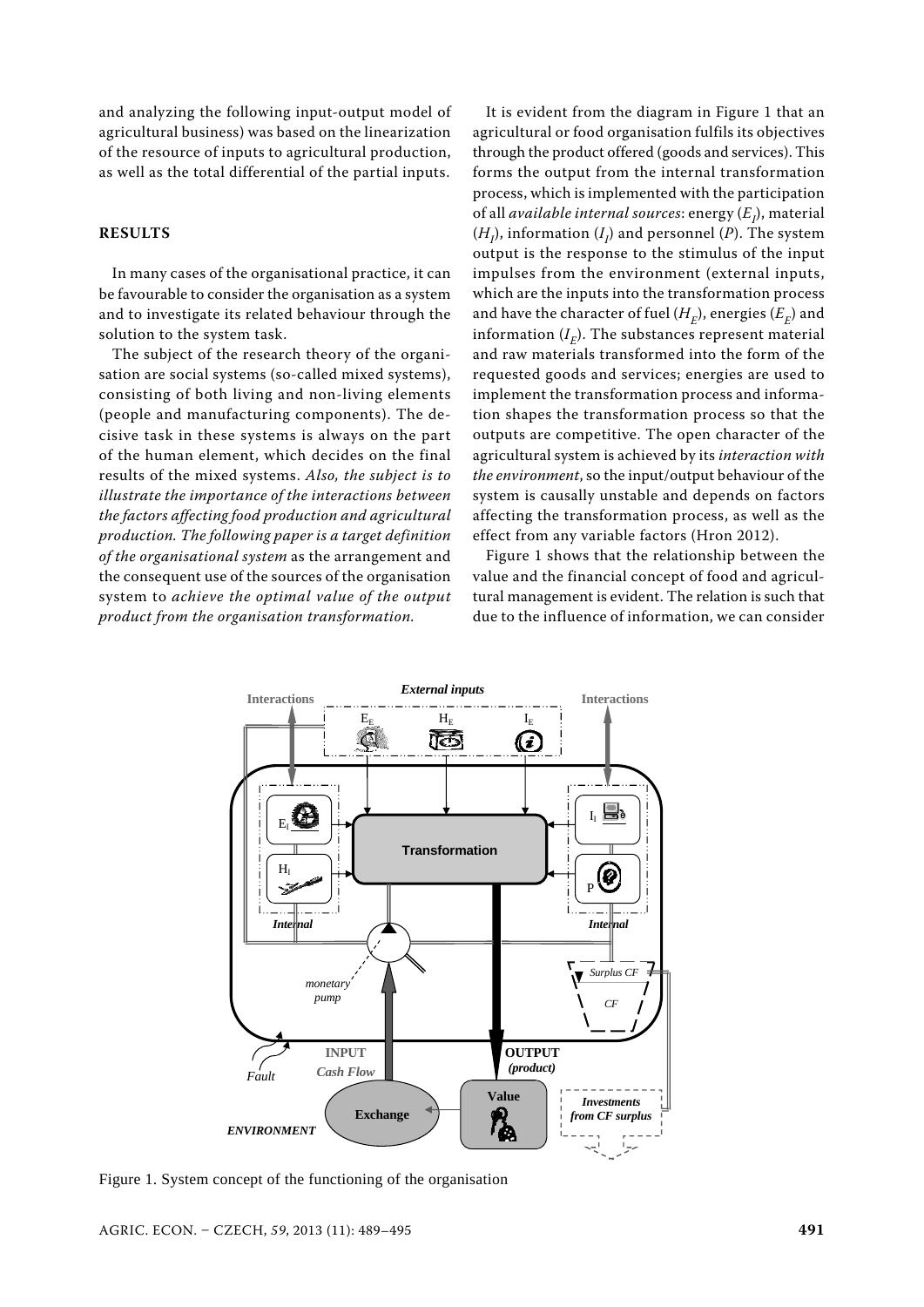financial resources to be the equivalent of the other external sources (energy, material and information). The management of financial flows in Figure 1 is implemented by an imaginary monetary pump (in an organisation, this role is usually occupied by the financial manager) which, using the distributor, pushes the cash-flow generated by the turnover process into the organisation along with the running costs. The cash-flow must be distributed into the transformation process which implements the conversion of inputs into the output-product. In addition, the requirement to pay suppliers for external inputs must be covered by the internal financial resources.

## **Input – output model in the case of omitted interactions**

In a stable condition when the interaction of internal sources with the environment does not affect these sources, it is valid that the change in the value of inputs in the time  $E_F$  (pursuant to the value functioning of the organisation) can be expressed by the total differential consisting of the partial differential equations. In accordance with Figure 1, the total change in the value of external inputs  $E<sub>F</sub>$  is the sum of the partial changes in external inputs (energy, material and information). For a relatively short time period when the external input values only have low change values, it is possible to linearize the dependent variable function (one partial input) depending on a relatively small time change (Ellekjaer and Bisgaard 1998). This will cause only a small deviation from the real functional value (Figure 2).

According to Figure 2, it is possible to express the change in the value of energy input  $E<sub>F</sub>$  for the time interval  $\Delta t$  as the direction of the function  $E<sub>F</sub> = f(t)$  in the point  $E_0$  (derivation of the function in the point) multiplied by the time interval  $\Delta t$ , i.e.:

$$
\Delta E_E = \frac{d(E_0)}{dt} \cdot \Delta t \tag{1}
$$

If expressing this change in the value of the energy flow depending on the volume supplied in a certain time period, the linearization of the incremental value  $\Delta E_F$  will be determined by the change in the volume of the supplied energy  $\Delta q_E$  during this time period:

$$
\Delta E_E = \frac{d(E_0)}{dq_E} \cdot \Delta q_E \tag{2}
$$

In the same way, further input values could be linearized depending on the volume of the supplied input during a certain time unit. Then relations can be created whereby it is possible to describe the behaviour of the food or agricultural organisation system. The financial view of the organizational system is in the cardinal equation:

Output 
$$
cost - input cost = profit
$$
 (3)

The financial view puts the economic result (profit/ loss) into the relation with the evaluated outputssales and costs generated. From the value view, three types of processes arranged in order of effect can be distinguished:

- value input process,
- value output process,
- value transformation process insulated from the external input.

To express the change of the input value (external sources), then the fact that the input inflow during a certain time period is equal to the sum of the partial changes for the individual types of the external inputs used. This concerns changes in fuel  $E_E$ , material  $H_E$ and information  $I_{E}$  inputs. A change in the value of the input  $\Delta H_F$  during a certain time period can be expressed by the Equation (4):

$$
\Delta H_E = f_1(E_E, H_E, I_E) \tag{4}
$$

If linearizing the individual inputs according to Figure 1, it is possible to express the change in the *value of inputs*  $H_F$  by the total differential Eq. (5):



Figure 2. Ilustration of the principle of linearization of the energy input into the organisation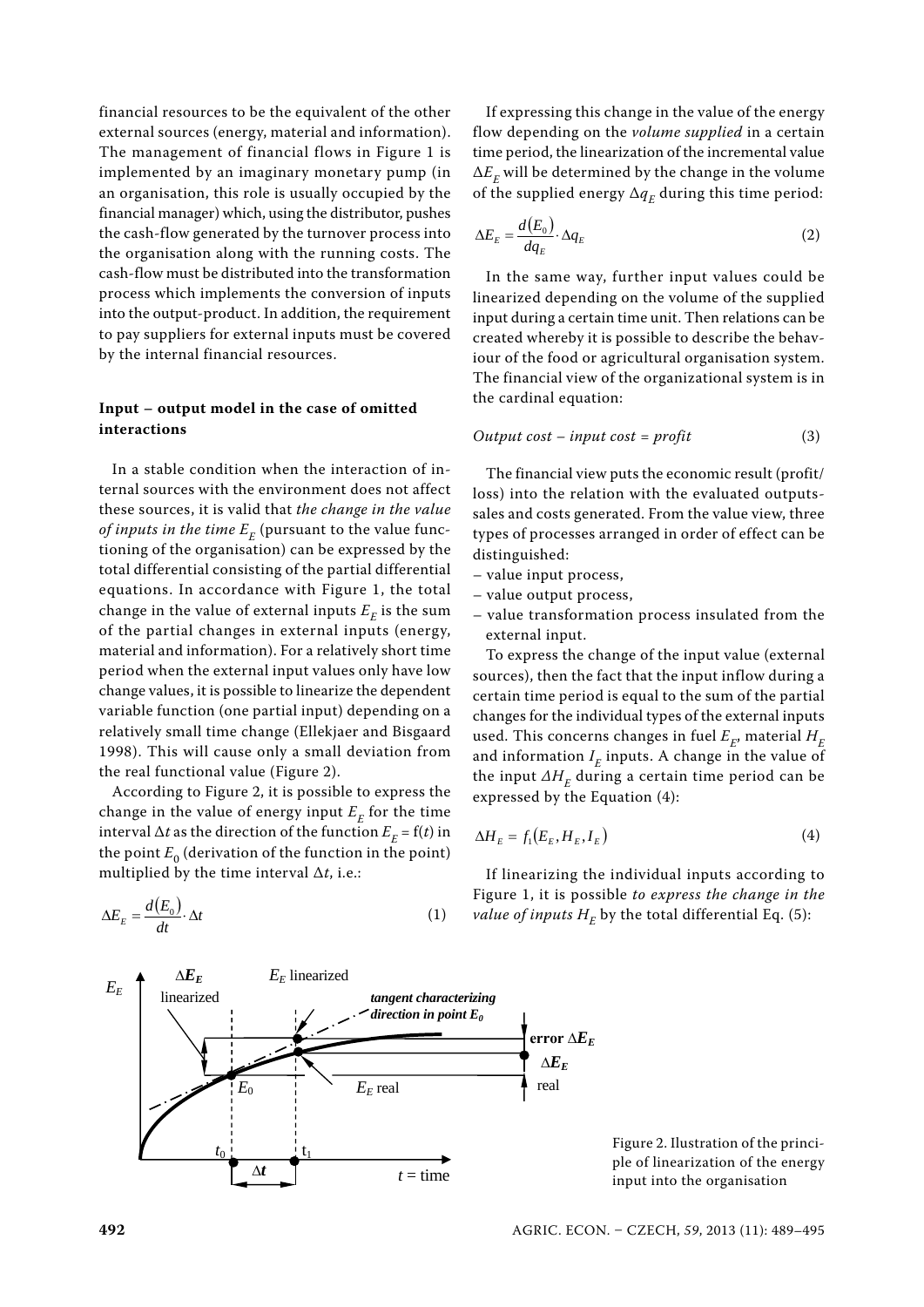$$
\Delta H_E = \left(\frac{\partial E_E}{\partial q_E}\right) \cdot \Delta q_E + \left(\frac{\partial H_E}{\partial q_H}\right) \cdot \Delta q_H + \left(\frac{\partial I_E}{\partial q_I}\right) \cdot \Delta q_I \tag{5}
$$

The Equation (5) shows how the change in the value of inputs relates to the partial changes in the components which comprise the inputs. In a similar manner, it is possible to express the change in the value of input  $\Delta H_V$ , which is stated by the direction (speed of growth of the function)  $\left| \frac{\partial H_V}{\partial q} \right|$ )  $\backslash$  $\overline{\phantom{a}}$  $\backslash$ ſ  $\partial$  $\hat{o}$ *V V q*  $\left(\frac{H_{V}}{2}\right)$  and the value of the volume of output  $\Delta q_V$  during a certain period, see Eq. (6):

$$
\Delta H_V = \left(\frac{\partial H_V}{\partial q_V}\right) \cdot \Delta q_V \tag{6}
$$

In a situation in which the company only operates with internal sources, the transformation is given by changing of the internal inputs:

$$
\Delta H_I = f_1 (E_p H_p I_p P_l) \tag{7}
$$

If linearizing the individual internal inputs according to Figure 2, it is possible to characterize the change in the value of transformation by the Equation (8).

$$
\Delta H_{I} = \left(\frac{\partial E_{I}}{\partial q_{E}}\right) \cdot \Delta q_{E} + \left(\frac{\partial H_{I}}{\partial q_{H}}\right) \cdot \Delta q_{H} + \left(\frac{\partial I_{I}}{\partial q_{I}}\right) \cdot \Delta q_{I} + \left(\frac{\partial P}{\partial q_{P}}\right) \cdot \Delta q_{P}
$$
\n(8)

During the stable condition, without the existence of the interaction of the individual inputs, the change in the value of the output is in balance with the change in the value of the input and the change in the value of the insulated transformation. So, it is therefore valid:

$$
\Delta H_{V_0} = \Delta H_{E_0} + \Delta H_{I_0} \tag{9}
$$

where the index "**0**" means the stable condition. The individual variables  $\Delta H_{V0}$ ,  $\Delta H_{E0}$ ,  $\Delta H_{I0}$  are replaced by their linearized components stated by the Equations (5), (6), (8) resulting in Equations (10).

If modifying the expression (10) so that the individual addend from both square brackets is merged on the right side of the equation, it results in the expression (11), in which there is a generic grouping of the individual sources (Equations (11)).

From the expression (11), the importance of the efficient use of personnel sources in an organization is seen as an important and irreplaceable role within the source relations of the organisation. This is expressed in the expression (11) by the fact that the direction  $\overline{\partial q_{\scriptscriptstyle F}}$ *P*  $\hat{c}$  $\hat{c}$ is unrelated to any external source.

Optimising (maximizing) of the partial derivation of the value of the personnel contribution of human resources according to the volume of this source  $\left(\frac{\partial I}{\partial q_P}\right) = MAX$ *P*  $\begin{bmatrix} - \\ P \end{bmatrix} =$ J  $\setminus$  $\mid$  $\overline{\phantom{a}}$ ſ  $\left(\frac{\partial P}{\partial q_P}\right)$  = MAX is a key issue in the conditions of the so-called diffusion competition, which is characterized by the proportional allocation of internal sources for all competitors in the stated industry with the same accessibility to external sources. This means that no competitor has an easier access to any source. Under this situation, the only source of the competitive advantage is a more effective use of the human potential in the organisation, which is represented in the Equation (11) by the expression  $\overline{\partial q_{\mu}}$ *P*  $\frac{\partial P}{\partial q_p}$ .

## **Input/output model with the considered input factors interaction**

Leaving the idealized situation of the stationary influence of source interactions on the organisation system where the behaviour of the system in a stable condition was derived, then in a real situation, the internal sources at the time are modified by the interaction with the environment, i.e. the principle of the equifinality value of the output is broken. In addition, in accordance with the business reality, there is a phenomenon which is indicated as a reserve of the finished products. In the diagram of the source system (Figure 1), this status is reflected so that each consumer source is not converted into an output value.

Therefore, the value of all inputs consumed by the enterprise is not equal to the output value (the stationary condition of the enterprise in which it is assumed that there is no interaction between the internal and external sources was left). In the case that the production capacity is designed in relation to the real demand, it is possible to express this value difference as follows:

$$
\left(\frac{\partial H_V}{\partial q_V}\right)_0 \cdot \Delta q_V = \left[\left(\frac{\partial E_E}{\partial q_E}\right)_0 \cdot \Delta q_E + \left(\frac{\partial H_E}{\partial q_H}\right)_0 \cdot \Delta q_H + \left(\frac{\partial I_E}{\partial q_I}\right)_0 \cdot \Delta q_I\right] + \left[\left(\frac{\partial E_I}{\partial q_E}\right)_0 \cdot \Delta q_E + \left(\frac{\partial H_I}{\partial q_H}\right)_0 \cdot \Delta q_H + \left(\frac{\partial I_I}{\partial q_I}\right)_0 \cdot \Delta q_I + \left(\frac{\partial P}{\partial q_P}\right)_0 \cdot \Delta q_I\right] (10)
$$

$$
\left(\frac{\partial H_{V}}{\partial q_{V}}\right)_{0} \cdot \Delta q_{V} = \left(\frac{\partial E_{E}}{\partial q_{E}} + \frac{\partial E_{I}}{\partial q_{E}}\right)_{0} \cdot \Delta q_{E} + \left(\frac{\partial H_{E}}{\partial q_{H}} + \frac{\partial H_{I}}{\partial q_{H}}\right)_{0} \cdot \Delta q_{H} + \left(\frac{\partial I_{E}}{\partial q_{I}} + \frac{\partial I_{I}}{\partial q_{I}}\right)_{0} \cdot \Delta q_{I} + \left(\frac{\partial P}{\partial q_{P}}\right)_{0} \cdot \Delta q_{P}
$$
\n(11)

AGRIC. ECON. CZECH, 59, 2013 (11): 489–495 **493**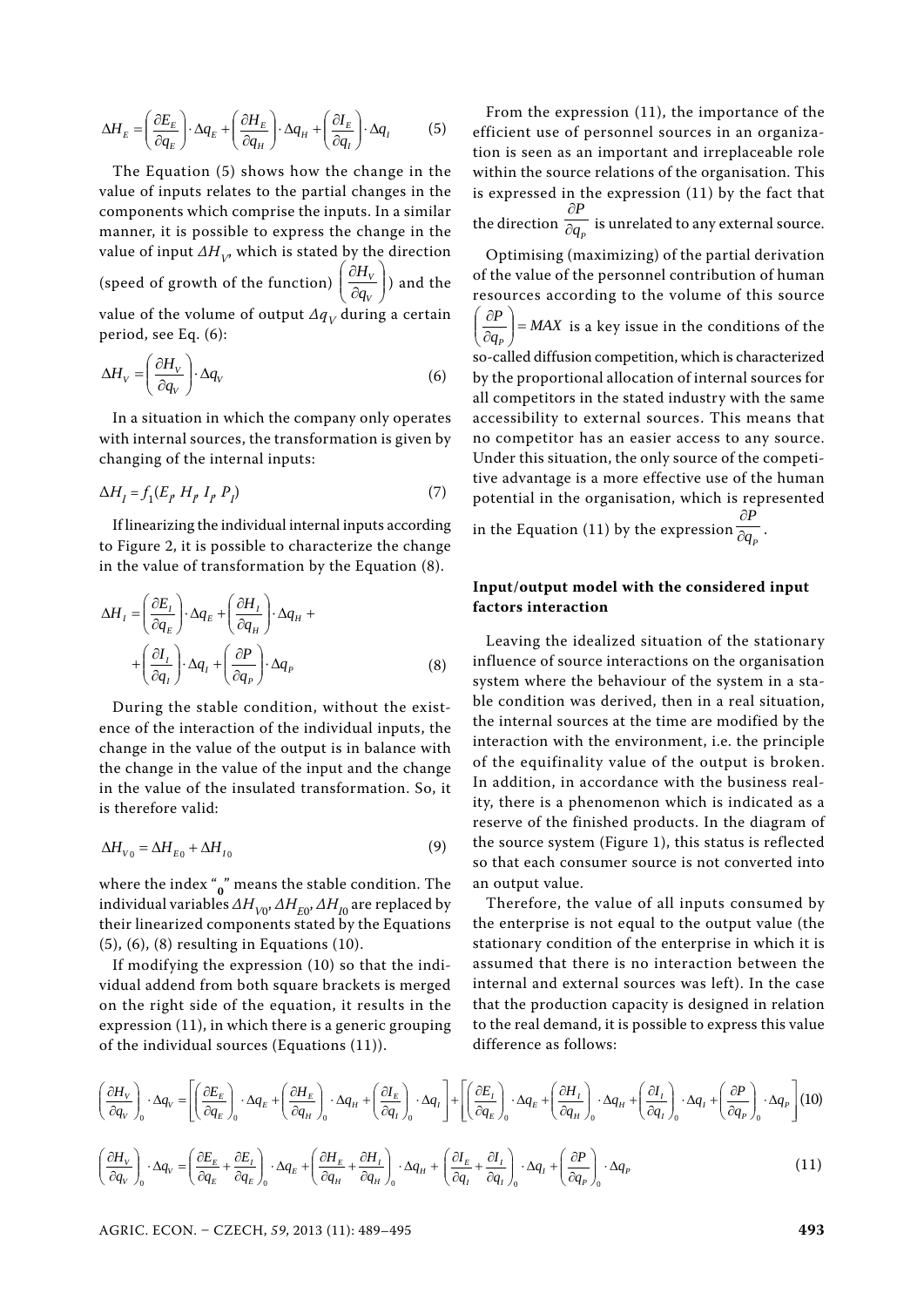$$
\left(\Delta H_E + \Delta H_I\right) - \Delta H_V = \frac{\partial(\Delta h z)}{\partial t} \cdot \Delta q_V \tag{12}
$$

where the expression  $\partial(\Delta h z)$ *t hz*  $\partial$  $\partial(\Delta h z)$  is the immediate change

of the accumulated value from the transformation process  $\Delta hz$  in time. Paradoxically, a positive value represents the dominant occurrence of antagonistic interactions between the sources because the interaction caused the output product to be of a lower benefit than that required by the clients (customers). It is physically reflected as an unsalable reserve of final products (e.g. food) – at the stated price. The negative value of the variable  $\Delta h z$  signals the dominant occurrence of synergic interactions between the sources. In the case of the integration of this expression according to the time, the accumulation of the unused output value could be ascertained for a certain time period. If completing the stationary description of the value system of the organisation by changing the cumulated value of the output from the transformation process in time, it results in the dynamic Equation (13).

$$
\left(\frac{\partial(\Delta hz)}{\partial t}\right) \cdot \frac{d(\Delta q_v)}{dt} + \left(\frac{\partial H_v}{\partial q_v}\right) \cdot \Delta q_v = \left(\frac{\partial E_E}{\partial q_E} + \frac{\partial E_I}{\partial q_E}\right) \cdot \Delta q_E + \left(\frac{\partial H_E}{\partial q_H} + \frac{\partial H_I}{\partial q_H}\right) \cdot \Delta q_H + \left(\frac{\partial I_E}{\partial q_H} + \frac{\partial I_I}{\partial q_I}\right) \cdot \Delta q_I + \left(\frac{\partial P}{\partial q_P}\right) \cdot \Delta q_P \tag{13}
$$

Replace the respective input and output values:

$$
y = \Delta q_v; \quad a_1 = \frac{\partial h_z}{\partial q_v}; \quad a_0 = \frac{\partial H_v}{\partial q_v}; \quad b_0 = \left(\frac{\partial E_E + \partial E_I}{\partial q_E}\right);
$$

$$
b_1 = \left(\frac{\partial H_E + \partial H_I}{\partial q_H}\right); \quad b_2 = \left(\frac{\partial I_E + \partial I_I}{\partial q_I}\right); \quad b_3 = \left(\frac{\partial P}{\partial q_P}\right)
$$

$$
u_0 = \Delta q_E; \quad u_1 = \Delta q_H; \quad u_2 = \Delta q_I; \quad u_3 = \Delta q_P \tag{14}
$$

After replacing (14) in the Equation (13) this results in:

$$
a_1 \cdot \dot{y} + a_0 \cdot y = b_0 \cdot u_0 + b_{10} \cdot u_1 + b_2 \cdot u_2 + b_3 \cdot u_3 (15)
$$

#### **CONCLUSION**

The purpose of this paper is to illustrate a new method of the factor interaction analysis for the agricultural businesses doing process.

The Equation (15) is the first order differential equation. The explicit solution results in an equation that would characterize the type of dominant interaction between the individual inputs (important interactions are usually second order interactions). The development of the resulting (dominant) interaction depends on:

- (1) change in the value of output product;
- (2) change of energy inputs in interactions with the change in material inputs;
- (3) change in material inputs in interactions with the information flow;
- (4) and on the interaction of the information flow with the change in the use of personnel potential.

The Equation (15) shows the importance of the role which the system of behaviour of the agricultural organisation represents in terms of achieving the accumulated output value of its production. Most business industries report a certain level of uncertainty in information about the future product demand. Due to this uncertainty regarding the future development, it is necessary to arrange the organisation sources so that when used they can react to the deviations in demand and also easily adapt to the changes in the industry trends. This is with the help of the synergic effect which originates during the dominant effect on positive interactions between the sources. Therefore, the efficient arrangement of sources is a necessary precondition for the origination of a synergic effect that can only be achieved due to the organisation intervention and coordinating the consistency of the designated managers in the organisation. The enforcement of organisational change, required by the development of the environment of the organisation, is solely in the area of human resources.

### **REFERENCES**

- Antony J. (2001): Improving the manufacturing process quality using design of experiments: a case study. International Journal of Operations and Production Management, 21: 812–22.
- Antony J. (2003): Experimental Design for Industrial Engineers and Business Managers using Simple Graphical Tools. Butterworth-Heinemann, Oxford.
- Buchanan D., Huczynski A. (1997): Organizational Behavior – Introductory Text. 3rd ed. Prentice Hall, Upper Saddle River; ISBN 0-13-207259-9.
- Corning A.P. (2003): Nature's Magic: Synergy in Evolution and the Fate of Humankind. Cambridge University Press, New York; ISBN 0-521-82547-4.
- Corning A.P. (1983): The Synergism Hypothesis: A Theory of Progressive Evolution. McGraw Hill, New York; ISBN 0-07-013166-X.